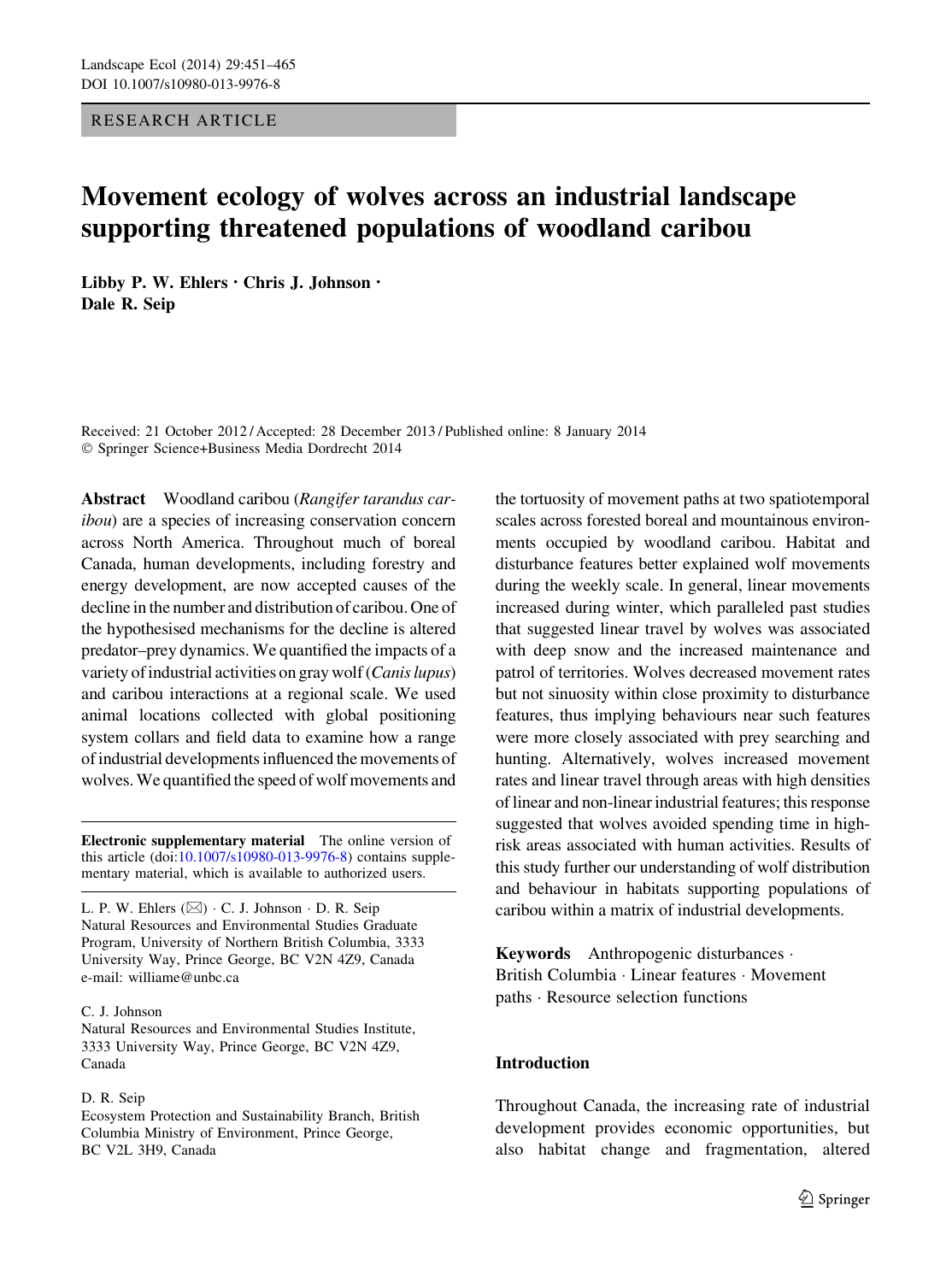community dynamics, and ultimately, a reduction in biodiversity (Schneider et al. 2003; Festa-Bianchet et al. 2011; Naugle 2011). Since the early 1990s, the South Peace region of northeastern British Columbia (BC) has undergone dramatic land-use changes associated with increasing levels of commercial forestry and energy development (Nitschke 2008). As with much of boreal Canada, woodland caribou (Rangifer tarandus caribou) are now of considerable conservation concern across the South Peace region (Festa-Bianchet et al. 2011; Williamson-Ehlers et al. 2012). These caribou were recently classified as Central Mountain caribou (Designatable Unit 8) and are behaviorally distinct, generally secluded by topography and genetically dissimilar from neighboring populations (Weckworth et al. 2001; McDevitt et al. 2009; COSEWIC 2011; Williamson-Ehlers 2012). These populations are exposed to a variety of industrial activities and are listed as threatened under the federal Species at Risk Act (SARA; Festa-Bianchet et al. 2011).

Activities related to industrial development serve as a catalyst for creating efficient travel corridors for gray wolves (Canis lupus), a primary predator of caribou in the boreal forest. Roads, seismic lines, pipelines, and other linear features (e.g., power lines) can provide greater mobility for wolves as well as access to habitats that would otherwise be isolated by topography or snow (Thurber et al. 1994; Paquet and Callaghan 1996; Latham et al. 2011). Following human developments, early seral forests become more abundant and support regenerating habitats that favour higher densities of primary prey species, such as moose (Alces alces), elk (Cervus elaphus), and deer (Odocoileus spp; Fuller and Keith 1981; Rempel et al. 1997; Schaefer 2003; Nitschke 2008). This change in landscape composition increases the distribution and abundance of wolves and the likelihood of interactions with caribou (James et al. 2004; Johnson et al. 2004; Wittmer et al. 2007; DeCesare et al. 2010).

Movement parameters describing animal paths can provide an index of animal behaviour relative to variation in resource availability (e.g., Ferguson et al. 1998; Johnson et al. 2002; Nams and Bourgeois 2004; Whittington et al. 2005). Past research has suggested wolves move more efficiently through habitats within close proximity to linear features with low human use (Mech 1970; Thurber et al. 1994; James and Stuart-Smith 2000; Rinaldi 2010; Latham et al. 2011; McKenzie et al. 2013). Thus, studying movements can increase our understanding of how wolves hunt for prey when using landscapes altered by human developments. [Whittington et al. \(2005\),](https://www.researchgate.net/publication/228835364_Spatial_responses_of_wolves_to_roads_and_trails_in_Jasper_National_Park?el=1_x_8&enrichId=rgreq-8582d48d-1474-49c4-b747-e8b95e4e1040&enrichSource=Y292ZXJQYWdlOzI1OTg5MjE1NztBUzoyMDI2NjE4NzA3Mzk0NjJAMTQyNTMyOTc2MzQyMg==) for example, recorded movement paths of wolves through snow and found that wolves avoided areas with high densities of trails and roads, but selected areas near linear features that were used infrequently by people. McCutchen (2007) used computer simulations of wolf movement to determine how linear corridors may contribute to predation on woodland caribou. Although results from McCutchen's (2007) study need to be assessed empirically, she found that predation was most influenced by an increase in the total number of wolves on the landscape, as opposed to wolf movement facilitated by linear corridors (McCutchen 2007).

We quantified variation in seasonal wolf movement as the rate of movement and sinuosity of paths and used those measures as an index of wolf behaviour. Movement patterns that have high tortuosity and short step lengths are generally indicative of areas where animals spend a lot of time foraging or hunting for prey (Wiens et al. 1995). Likewise, if animals are moving through an area, movements become more linear (i.e., minimal tortuosity and longer step lengths; [Crist et al.](https://www.researchgate.net/publication/216810773_Animal_Movement_in_Heterogeneous_Landscapes_An_Experiment_with_Eleodes_Beetles_in_Shortgrass_Prairie?el=1_x_8&enrichId=rgreq-8582d48d-1474-49c4-b747-e8b95e4e1040&enrichSource=Y292ZXJQYWdlOzI1OTg5MjE1NztBUzoyMDI2NjE4NzA3Mzk0NjJAMTQyNTMyOTc2MzQyMg==) 1992). If wolves in the South Peace region behave similarly to other populations across North America, we expected wolves to travel at increased rates and in a more linear direction in alpine habitats where fewer vegetative barriers, changes in topography, and increased snow hardness reduce the energetic costs of movement. Time spent by wolves searching and hunting throughout non-conifer habitats would increase (i.e., decreased movement rates) due to the availability of browse preferred by moose, elk and deer and in seasonal areas supporting populations of caribou. We expected non-linear features with low human use would aid behaviours of hunting and prey searching and linear features would facilitate linear travel across pack territories. Finally, we expected short-term (daily; fine-scale use) movements by wolves would indicate behaviours associated with hunting and searching. Alternatively, weekly movements (course-scale use), which facilitate patrol and defense of territories, would result in greater use of caribou habitat as wolves had increased opportunities to use features in mountainous and boreal habitats (e.g., alpine, established game trails) during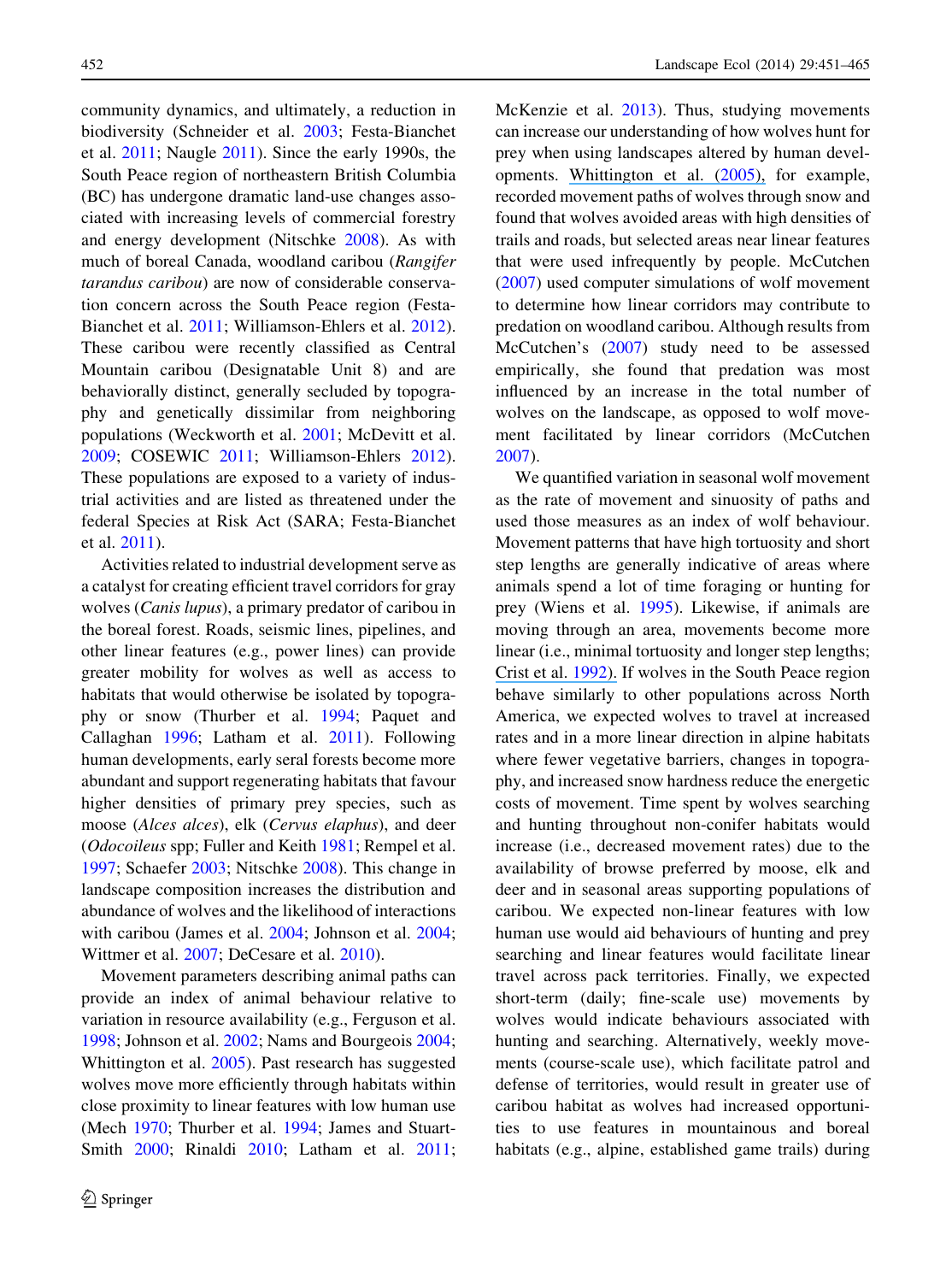Fig. 1 Locations from GPS collared gray wolves (symbols) and 95 % minimum convex polygons for woodland caribou across the South Peace region of British Columbia, Canada. Data include all locations collected from wolves  $(n = 16)$  in five packs between December 2007 and March 2010. Caribou were monitored between April 2003 and August 2009 and represent the Bearhole– Redwillow  $(n = 5)$  and Quintette ( $n = 22$ ) herds



these large-scale movements (Supplement A summarizes predicted indices of movement behaviour for wolves).

There is considerable past research focused on the distribution and behaviour of wolves. However, researchers have not yet fully considered the variation in movement behaviour across multiple temporal scales in direct relation to populations of caribou (but see Latham et al. 2011 [and Whittington et al.](https://www.researchgate.net/publication/225292468_Caribou_encounters_with_wolves_increase_near_roads_and_trails_A_time-to-event_approach?el=1_x_8&enrichId=rgreq-8582d48d-1474-49c4-b747-e8b95e4e1040&enrichSource=Y292ZXJQYWdlOzI1OTg5MjE1NztBUzoyMDI2NjE4NzA3Mzk0NjJAMTQyNTMyOTc2MzQyMg==) 2011). From a conservation perspective, studying movement parameters at both fine and coarse spatiotemporal scales can increase our knowledge of factors that may influence seasonal predation rates on caribou and how the movements of wolves are influenced by humancaused changes on the landscape. Furthermore, understanding the relationship between carnivore movements and landscape composition may have applications to other predator–prey systems influenced by human developments (Kinley and Apps 2001; Robinson et al. 2002; Cooley et al. 2008).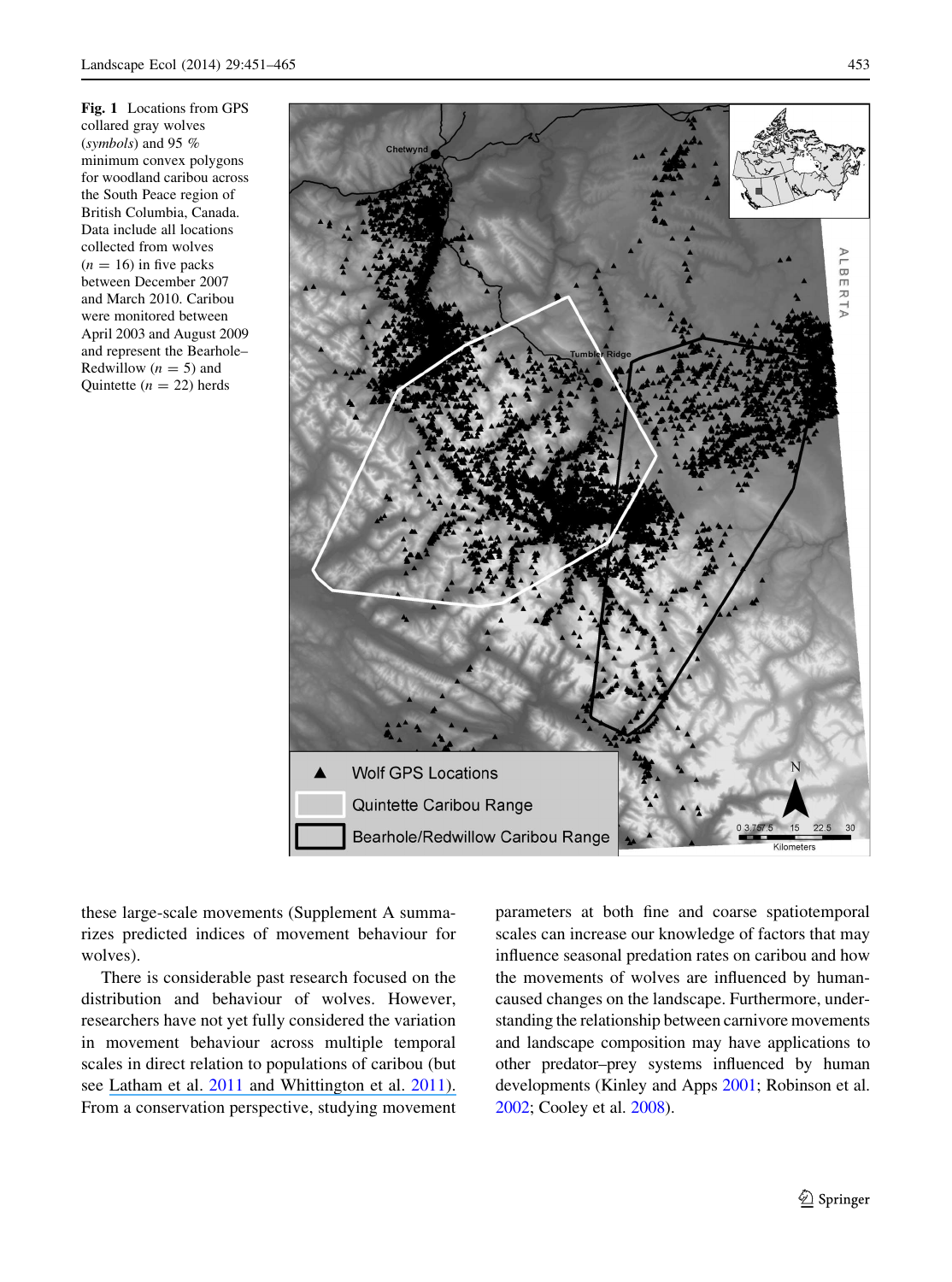# Methods

Study area and animal telemetry

The South Peace study area is approximately  $12,000 \text{ km}^2$  and is located on the eastern slopes of the Rocky Mountains ( $54^{\circ}07'$  to  $55^{\circ}47'$  N and  $120^{\circ}00'$ to  $122^{\circ}13'$  W) in northeastern British Columbia, Canada (Fig. 1).

Topography across the study area ranges from rugged mountains in the north and west to boreal forests in the south and east; elevation ranges from 385 to 3,058 m above sea level. Four Biogeoclimatic Ecosystem Classification zones characterize this region: Alpine Tundra (AT), Engelmann Spruce—Subalpine Fir (ESSF), and Sub-Boreal Spruce (SBS) dominate the mountainous regions, whereas SBS and Boreal White and Black Spruce (BWBS) become most prominent across the low-elevation boreal forests (Meidinger and Pojar 1991). Large-scale commercial forestry, natural gas, oil, mineral, and most recently, wind developments exist throughout the region (Sopuck 1985; Nitschke 2008). The cumulative effects resulting from these industrial developments have produced forested landscapes that are progressively younger and increasingly fragmented.

Between 2008 and 2010, 16 wolves from five packs were captured and fitted with global positioning system (GPS) collars (Lotek Inc., Newmarket, ON, Canada, model GPS 4400S). Collars were programmed to collect a location every 3 h  $(n = 14)$ ; two collars were programmed for high-frequency intervals and collected locations every 20 min) and were remotely downloaded from a fixed-wing aircraft approximately bimonthly. Data were examined for erroneous locations using the number of satellites required to obtain locations (2D or 3D) and visual inspection. We also collected GPS location data from caribou located in the Quintette (Q) and Bearhole– Redwillow (BHRW) herds (Fig. 1). The Quintette herd is found at higher elevations to the west of the boreal forest and winters primarily on windswept ridgelines in the alpine, whereas the BHRW herd remains in the low-elevation boreal forests during winter.

### Defining seasons

We used past research to develop two biological seasons to quantify the movement of wolves: nonwinter (April 16–October 14) and winter (October 15– April 15). Non-winter months included the time when wolves were responsible for the rearing and raising of pups and centralize around dens, rendezvous or homesites (Mech 1970; Ballard et al. 1991). By mid-October, pups were approximately 6 months old and had grown large enough to travel with the nomadic pack (Packard 2003). Winter extended through the breeding season until the wolves began localizing around den sites between March and May (Mech and Boitani 2003).

Movement paths, rates, and sinuosity

We used consecutive GPS collar locations to generate daily and weekly movement paths for collared wolves. These paths allowed us to compare the relationship between movement rate or sinuosity and land cover, industrial developments and caribou habitat. Paths generated from 24-h intervals allowed us to identify fine-scale behaviours and provided results that were comparable to past studies of wolf movement (Fritts and Mech 1981; Jędrzejewski et al. 2001; Walton et al. 2001; Whittington et al. 2005). Wolves patrol territories in cyclic patterns approximately every week (Jędrzejewski et al. 2001); therefore, we analysed patterns over a longer 7-day period to capture movement across larger portions of pack territories.

We assumed a straight-line distance between consecutive GPS locations when inferring movement paths and used Julian dates from the GPS collars to define the temporal extent of each path segment. Movement paths were incomplete and discarded from analyses if the number of acquired locations was  $\leq$ 50 % of the total number of expected GPS fixes for each temporally constrained interval (24-h or 7-day period). We calculated movement rate as the total distance travelled (km) by individual wolves for each daily (distance/day) and weekly (distance/week) interval. Sinuosity of each path was calculated as the total distance of all line segments divided by the net displacement (i.e., the straight line distance between the start and end locations of each path). We explored a number of metrics for representing the sinuosity of movement paths. Alternatives that we considered included the fractal D and deviations from a correlated random walk (i.e.,  $CRW<sub>Diff</sub>$ ). However, both of those metrics have limiting assumptions (Kareiva and Shigesada 1983; Turchin 1998). As this study was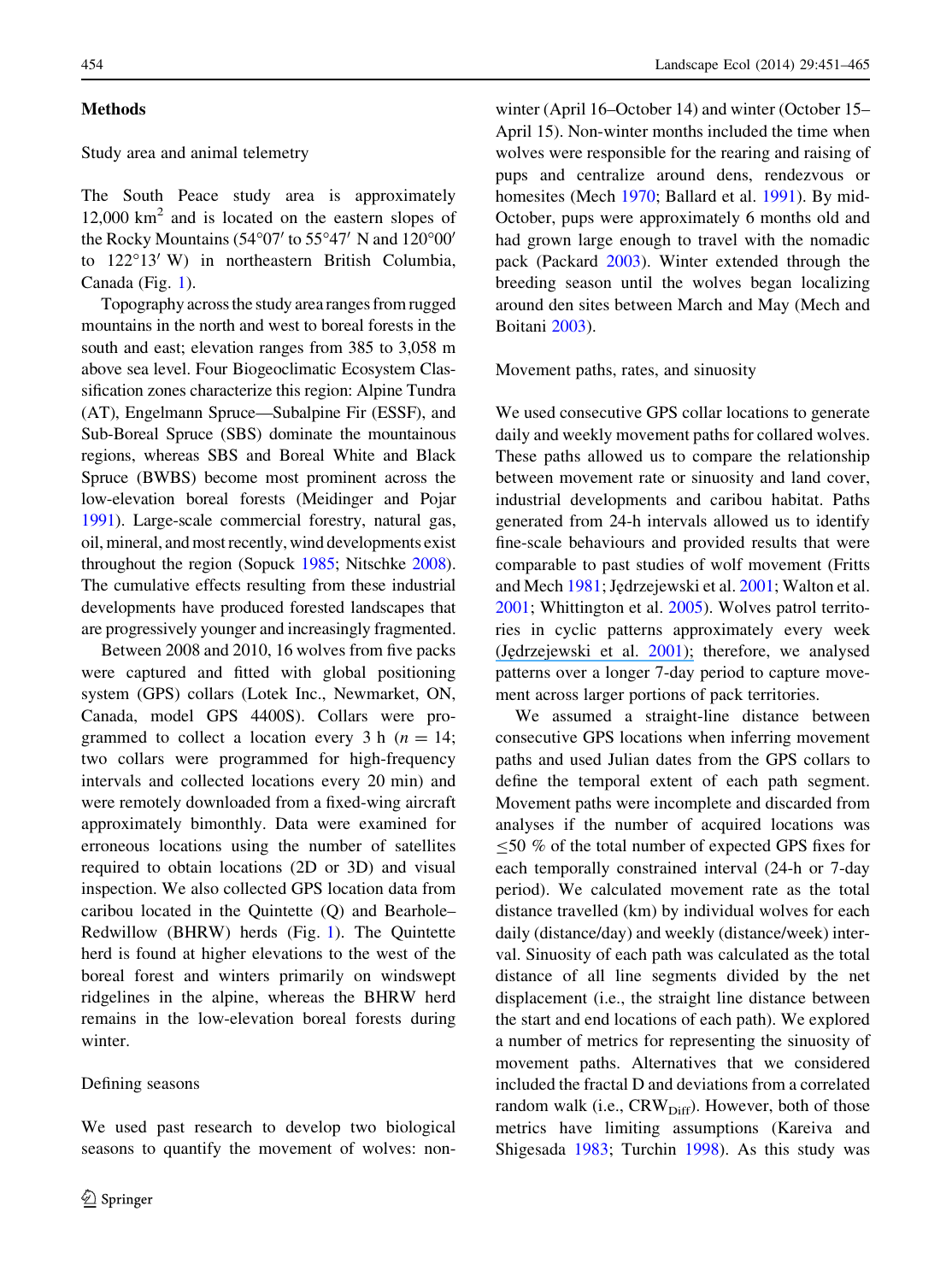Table 1 Variables used to model movement of gray wolves across the South Peace region of British Columbia, Canada

| Variable             | Description                                                                                                                                                                            |  |
|----------------------|----------------------------------------------------------------------------------------------------------------------------------------------------------------------------------------|--|
| Alpine               | High elevation with few or no trees with<br>primary cover being rock, snow, herbs,<br>shrubs, bryoids and terrestrial lichens                                                          |  |
| Conifer              | Conifer trees including tamarack (Larix<br>laricina), subalpine fir (Abies lasiocarpa),<br>lodgepole pine (Pinus contorta), whitebark<br>pine (P. albicaulis), and spruce (Picea spp.) |  |
| Deciduous<br>(Decid) | Deciduous trees including aspen (Populus<br>tremuloides), cottonwood (P. balsamifera),<br>birch (Betula papyrifera)                                                                    |  |
| Mixed-other          | Upland areas dominated by talus, rock, snow,<br>tailing ponds, herbs, bryoids and shrubs as<br>well as conifer stands dominated by<br>Douglas-fir (Pseudotsuga menziesii)              |  |
| Water                | Distance (km) to nearest water features (lake,<br>river)                                                                                                                               |  |
| <b>BHRW</b>          | <b>Resource Selection Function values</b><br>representing habitat selected by caribou of<br>the Bearhole–Redwillow herd                                                                |  |
| Quintette (Q)        | Resource Selection Function values<br>representing habitat selected by caribou of<br>the Quintette herd                                                                                |  |
| Road                 | Distance (km) to nearest road                                                                                                                                                          |  |
| SeisPipln            | Distance (km) to nearest seismic line or<br>pipeline                                                                                                                                   |  |
| Cutblock<br>(Ctblks) | Distance (km) to nearest forestry cutblock                                                                                                                                             |  |
| Mine                 | Distance (km) to nearest coal mine footprint                                                                                                                                           |  |
| Oil and gas<br>(OG)  | Distance (km) to nearest oil and gas well pad<br>or facility $\geq$ 1                                                                                                                  |  |
| LF dens              | Density (km/km <sup>2</sup> ) of linear features including<br>roads, seismic lines, and pipelines                                                                                      |  |
| NLF dens             | Density ( $ha/km2$ ) of non-linear polygonal<br>features including cutblocks, mine, oil, and<br>gas facilities                                                                         |  |

focused on the conservation ecology of woodland caribou and wolves, not the theoretical construct of animal movement, we decided to adopt the more simple metric (i.e., sinuosity is the total distance of all line segments divided by the net displacement).

We used polygonal buffers around each movement path to quantify the characteristics of the landscape traversed by collared wolves. For that calculation, we grouped high-frequency, 20-min locations into 24-h intervals and calculated the 100 % MCP around each temporally constrained group of locations to represent the average (i.e., median) area  $(km<sup>2</sup>)$  used by each of

the collared wolves; this value, representing the average area of use by wolves, became the radius (km) for the movement buffers applied to each daily and weekly movement path.

Resource and human disturbance variables

We drew from past research on wildlife–human development interactions to identify five classes of variables (Table 1) that we hypothesized would influence movement behaviours of wolves (forest cover, distance to water, relative value of caribou habitat, and distance to and density of disturbance features).

Forest cover was estimated using the provincial Vegetation Resource Inventory (VRI; BC Ministry of Forests and Range 2007a, b). We consolidated the vegetation types into four classes: alpine, conifer, deciduous, and mixed-other forests. Each class of forest cover was converted to a binary layer so the average (%) could be extracted for each movement polygon. We also tested the importance of water (proximity) as a predictor of wolf movement; water features included lakes, rivers, streams, and reservoirs. We used Resource Selection Functions to model the seasonal distribution of habitat selection for the Bearhole–Redwillow and Quintette caribou herds (seeWilliamson-Ehlers 2012; Supplement C summarizes the resource selection function analysis for woodland caribou). The average RSF value was extracted each season for the buffered area around each wolf movement path. Non-winter represented the median value for caribou habitat modeled during the spring, calving and summer-fall, whereas winter was used in its original context.

We used databases from government and industry to identify the location of disturbance features across the South Peace region (BC Land and Resource Data Warehouse 2007; Oil and Gas Commission of BC 2009, West Fraser Timber Company Ltd., Western Coal, Inc., Peace River Coal Ltd.). We used a moving window size of 1.56 ha (as determined using AIC sensitivity analysis; Williamson-Ehlers 2012) to calculate the density of industrial features (total area of features/unit area;  $ha/km<sup>2</sup>$ ). We combined polygonal data for forestry (cutblocks) and mine/oil/gas sites to create a variable representing the density of non-linear features (ha/ $km^2$ ). Variables for distance (km) and density were modeled as linear and 2-term quadratic functions (e.g., distance to road  $+$  distance to road<sup>2</sup>). We used a zonal raster analysis to extract the average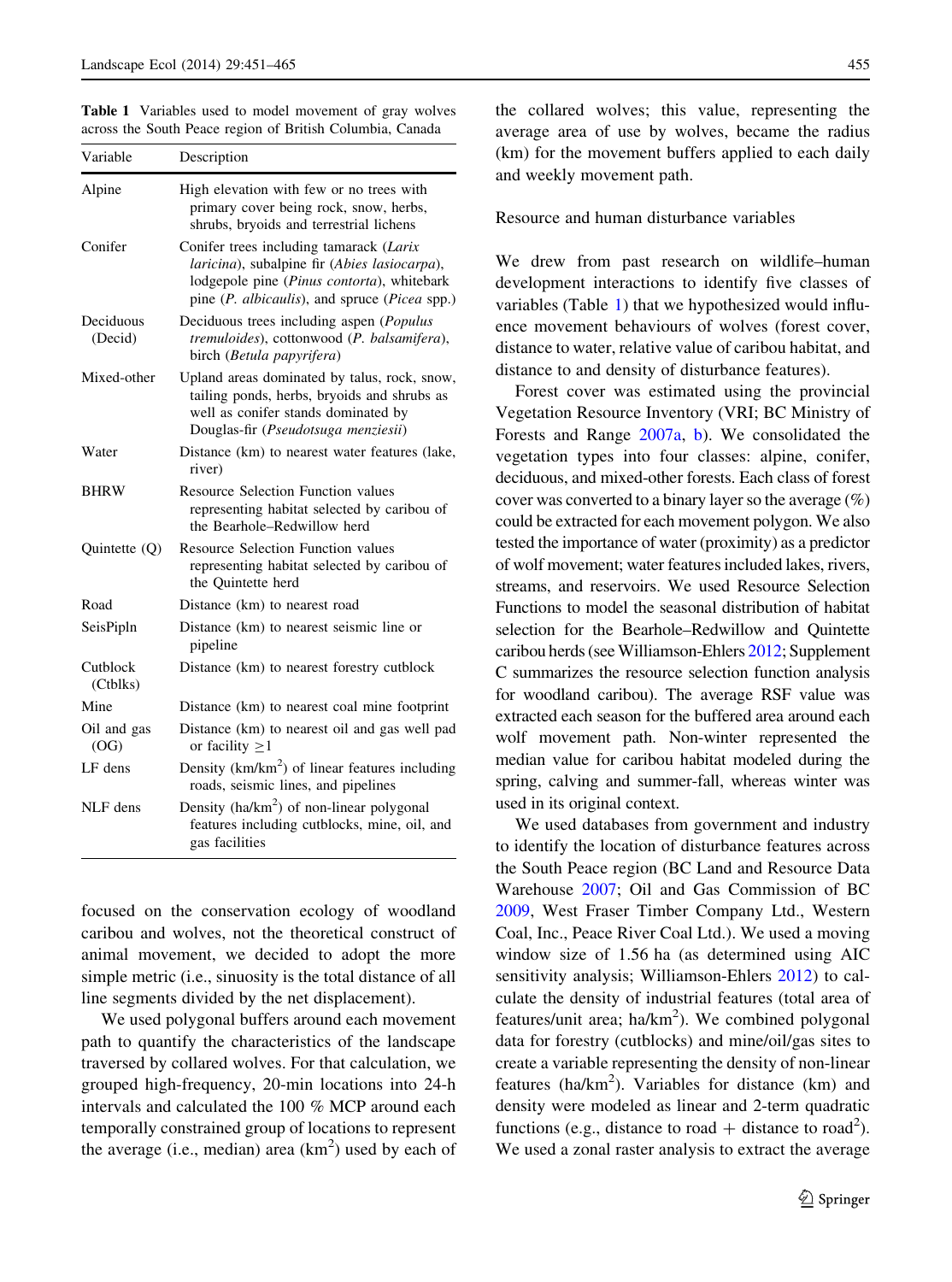distance and disturbance values for each movement path. We used Hawth's Tools and GME (Spatial Ecology LLC 2009) in ArcGIS 9.3 (2009; ESRI, Redlands, CA) to create daily and weekly movement paths for wolves, as well as to attribute habitat, caribou RSF and disturbance values for each buffered movement path.

#### Statistical analysis of wolf movements

We used mixed effects generalized linear models to statistically relate movement rate and sinuosity to landscape variables recorded within the area of each 24-h or 7-day movement interval. We added a random effect to account for variance that may have occurred among individuals or packs. This approach does not rarify or thin the data, but statistically controls for temporally or spatially correlated samples. Furthermore, we used a robust variance estimator which produces a confidence interval that can accommodate mis-specified correlation structures that may be associated with autocorrelation (Rogers 1993). We conducted an AIC sensitivity analysis to determine if a random effect was required for individual wolf, pack, or wolf and pack (Gillies et al. 2006; Hebblewhite and Merrill 2008).

We used linear regression to model movement rate normalized using a square root transformation. Because of extremely non-normal sinuosity data and variation in the distribution of those data across animal and season, we transformed those measures into binary categories and applied logistic regression. We used the median value across each seasonal dataset to classify paths as high (1) or low (0) sinuosity. This reduced the information content of each path, but allowed us to statistically model the complex process of wolf movement.

We identified 19 ecologically plausible candidate models to determine the influence of habitat and disturbance variables on wolf movement (Table 2). We used tolerance scores  $( $0.2$ )$  and visual inspection of bivariate correlation matrices to assess multicollinearity; where collinearity occurred between disturbance variables, we preferentially removed non-linear to retain linear features. We used an informationtheoretic approach to identify the most parsimonious fixed effects linear or logistic regression model for each season (Burnham and Anderson 2002).

Table 2 Candidate models to examine movement of gray wolves monitored across the South Peace region of British Columbia, Canada

| Model<br>group                | Model name                                        | Model variables                                                  |
|-------------------------------|---------------------------------------------------|------------------------------------------------------------------|
| Habitat                       | Land cover                                        | % Land cover (alpine,<br>conifer, deciduous,<br>mixed-spp)       |
|                               | Caribou-water<br>distance (Dist;<br>CarWat)       | Caribou $RSF + water$ dist                                       |
|                               | Landscape                                         | $%$ land cover $+$ caribou<br>$RSF + water$ dist                 |
| Linear<br>features<br>(LF)    | Road dist                                         | Landscape $+$ road dist                                          |
|                               | LF (roads, seismic<br>lines or<br>pipelines) dist | Landscape $+$ LF dist                                            |
|                               | LF density (LF<br>dens)                           | Landscape $+$ LF dens                                            |
|                               | LF total (LF CE)                                  | Landscape $+LF$<br>$dist + LF$ dens                              |
| Cumulative<br>effects<br>(CE) | CE dist                                           | Landscape $+LF$<br>$dist + non-linear feature$<br>(NLF) dist     |
|                               | CE dens                                           | $L$ andscape + $LF$<br>$dens + NLF$ dens                         |
|                               | CE total (CE)                                     | Landscape $+LF$<br>$dist + LF$ dens $+ NLF$<br>$dist + NLF$ dens |

Each model (except land cover) was fit as either a linear or Gaussian (squared) term depending on best fit for each movement parameter and season

If competing models were present, we considered the model with the smallest AIC<sub>c</sub> difference ( $\Delta$ ) to be the most parsimonious. We applied the random effect to the most parsimonious model and reran the analysis to generate model coefficients. We then used the coefficient of determination  $(R^2)$  to assess predictive fit for linear regression models. We randomly partitioned wolf movement paths into training (80 %) and testing (20 %) groups. Using the withheld (testing) data, we assessed if there was a relationship between the observed and predicted movement rates (prcounts. ado: Long and Freese 2006). As a second measure of model fit and prediction, we calculated the unstandardized residuals; perfect prediction occurred when the mean residuals for movement rate equaled zero, whereas positive values indicated under-prediction and negative values indicated over-prediction. We also evaluated fit for the top-ranked logistic regression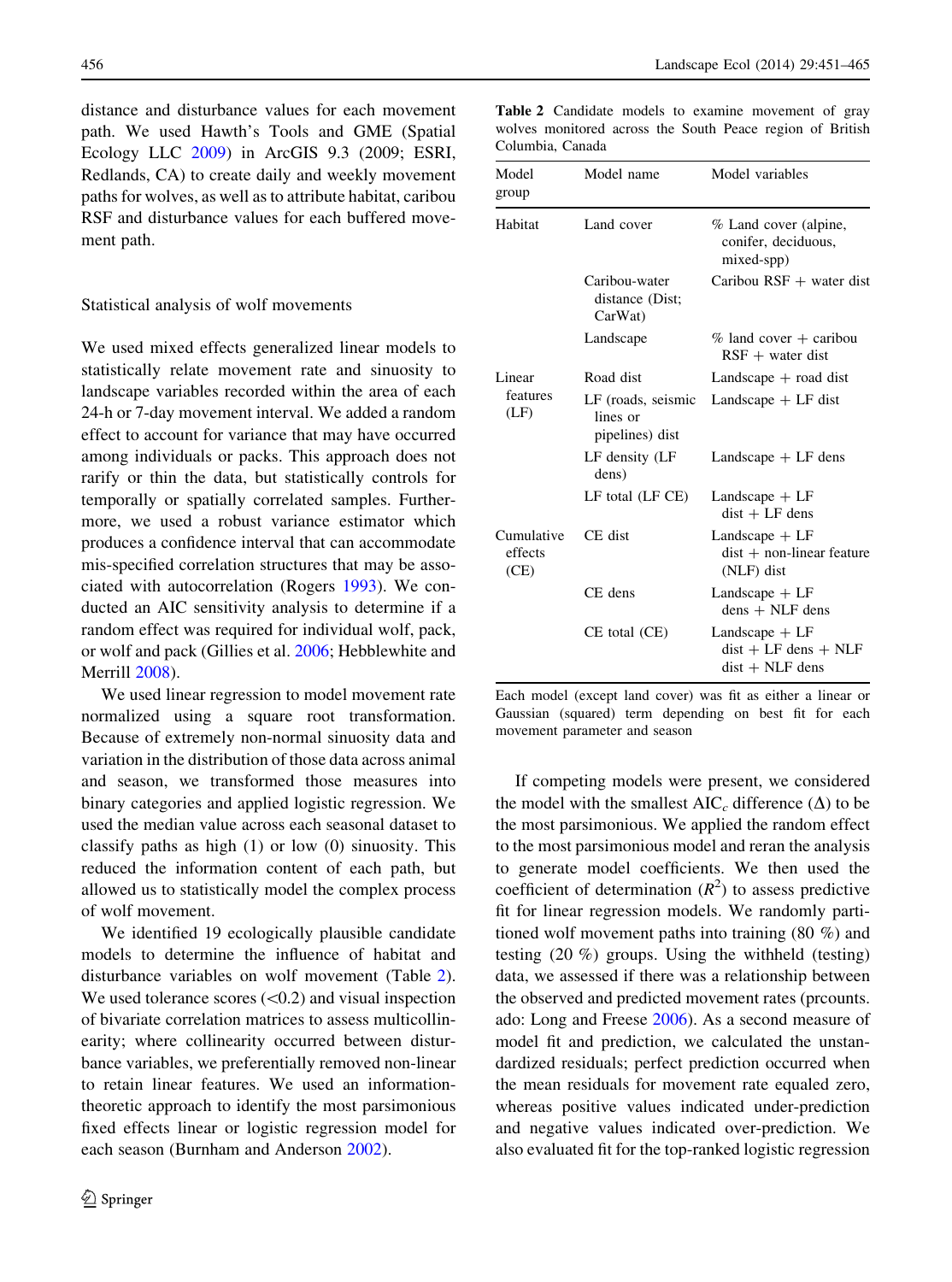

Fig. 2 Mean ( $\pm$ SE) monthly movement rates (a, b) and sinuosity (c, d) for daily and weekly sampling periods in relation to densities of linear (km/km<sup>2</sup>) and non-linear (ha/km<sup>2</sup>) features across the South Peace region of British Columbia, Canada, 2008–2010

model of sinuosity by calculating the area under the receiver operating characteristic curve (AUC; Hosmer and Lemeshow 2000).

#### Results

We used 25,254 GPS locations collected from wolves to develop 3,749 daily and 493 weekly movement paths. Greater than 75 % of all daily movement paths contained  $>6$  wolf locations out of a maximum of 8 (non-winter  $= 75.1$  %; winter  $= 92.1$  %). Likewise,  $\geq$ 84 % of all weekly paths contained  $\geq$ 41 locations out of a maximum of 64 (non-winter  $= 84.9\%$ ; winter  $= 97.4$  %). Two wolves of the Chain Lakes pack provided an additional 8,493 high-frequency locations ( $n = 168$  daily MCPs). The daily area used by these two wolves (median area) was  $4.44 \text{ km}^2$ ; we used those data to identify the area of use (typical area an animal could use each day) around each daily and weekly movement path. In general, movement and sinuosity measures varied by season and scale of measurement (Fig. 2).

As predicted, movement rates of wolves were highest during the non-winter season. Wolves travelled the greatest distances during the non-winter season. However, seasonal variation in movement was greater than variation in the use or proximity to linear and non-linear features, suggesting that other factors also influenced the movement dynamics of wolves (Fig. 2).

For each season, the most parsimonious models for daily (non-winter  $AIC_w = 1.00$ , winter  $AIC_w = 1.00$ ) and weekly (non-winter  $AIC_w = 0.99$ , winter  $AIC_w =$ 1.00) movement rates were also the most complex and contained variables for all cover types and humancaused disturbances (Supplement B summarizes the number of parameters  $(k)$ , log-likelihoods (LL), AIC differences ( $\triangle AIC$ ), and  $AIC_c$  weights ( $AIC_w$ ) for daily and weekly movement rates and sinuosity of movements of gray wolves). Models with a random effect for pack performed best across all models for seasonal movement rate and sinuosity. One model (daily movement rate during the winter season) was an exception and performed better with a random effect for individual wolf. Greater than 34 % of the variation in movement rate was explained by the weekly (nonwinter  $R^2 = 0.343$ , winter  $R^2 = 0.501$ ) regression models. When modeling daily movement rates,  $18\%$  of the overall variation was explained (nonwinter  $R^2 = 0.117$ , winter  $R^2 = 0.175$ ) by variables representing habitat and disturbance features.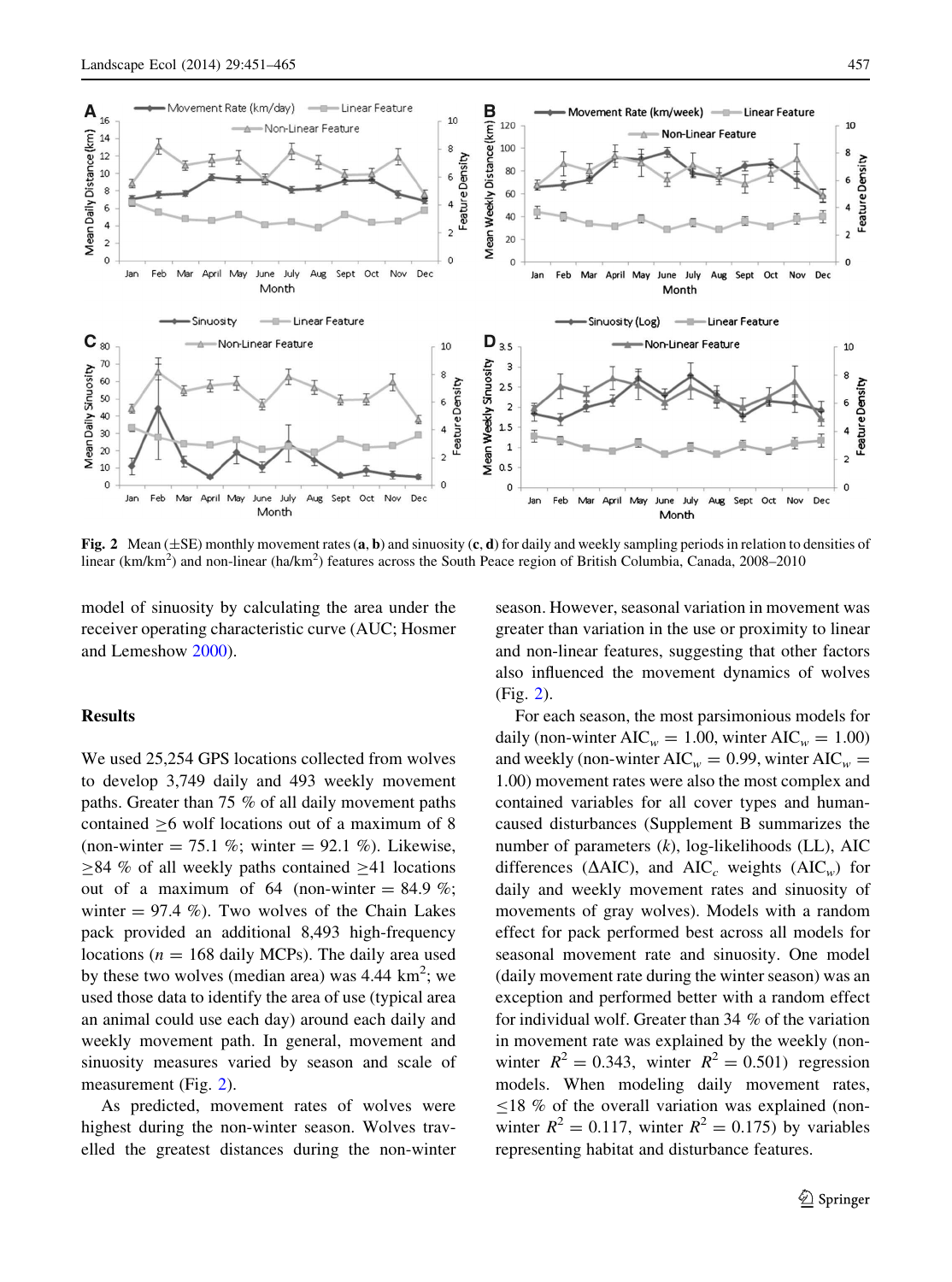Fig. 3 Coefficients for the parameters in the most parsimonious mixed-effects models for daily  $(n = 1,599)$  and weekly  $(n = 212)$  movement rates (a, b) and sinuosity (c, d) during the non-winter season for gray wolves in the South Peace region of British Columbia, Canada. An asterisk indicates a quadratic term. For example, wolves increase movement rates as NLF Dens increase to some point where movement rates then decrease; this is an example of a  $(+)$  NLF Dens followed by a (-) NLF Dens<sup>2</sup>. Model variables are given in Table 1



Covariate

 $-1.5$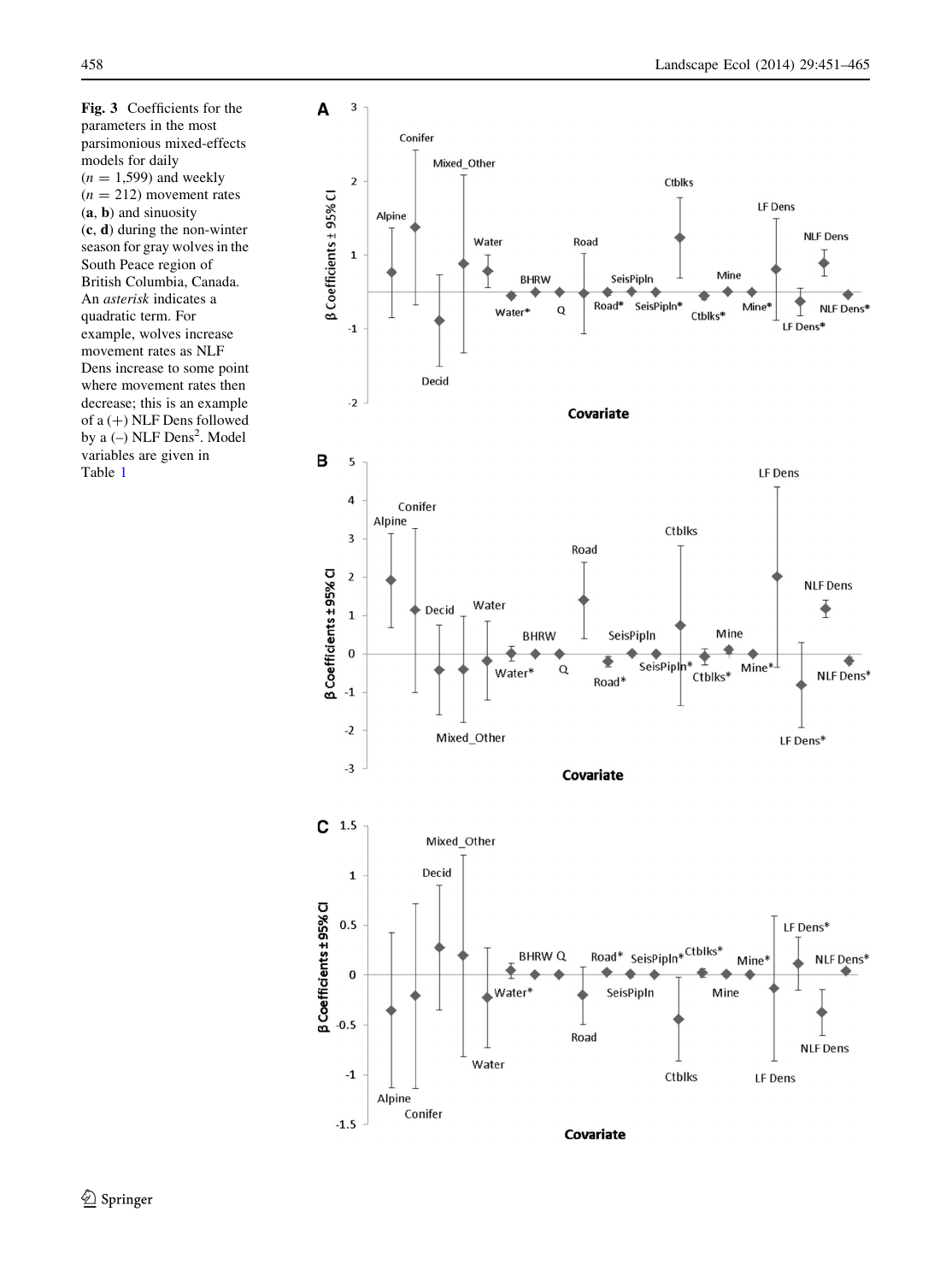



Similar to movement rate, the most parsimonious logistic regression models for sinuosity of daily movements were also the most complex in each candidate set (non-winter  $AIC_w = 0.88$ , winter  $AIC_w = 1.00$ ; Supplement B). AUC scores indicated poor predictive performance for the best-ranked seasonal models for daily sinuosity (non-winter  $AUC = 0.55$ , winter  $AUC = 0.62$ ). Results from the weekly sinuosity models indicated multiple candidate models had reasonable support compared to the topranked model. During the non-winter season, the most parsimonious model ( $AIC_w = 0.35$ ) for weekly sinuosity included covariates for forest cover, distance to water, caribou habitat selection, and distance to linear features. The top model ( $AIC_w = 0.27$ ) for weekly sinuosity during winter was similar to non-winter, but included covariates for linear feature density (in addition to distance) across the landscape. Model fit was generally poor for weekly sinuosity models during the non-winter season  $(AUC = 0.64)$ , but improved during winter (AUC  $= 0.75$ ).

#### Movements during non-winter

Daily movement rates for wolves decreased during the non-winter season as they traveled closer to water features and cutblocks (Fig. 3a).

However, the large confidence interval surrounding the coefficient for cutblocks suggested considerable variation in response by wolves. Higher daily and weekly movement rates were associated with intermediate densities of non-linear features (oil and gas well sites, facility stations, coal mines; Fig. 3a, b).

Weekly movement rates decreased slightly near coal mines, but increased in alpine habitats (Fig. 3b). Roads were the only linear feature wolves responded to during the non-winter months; movement rates decreased as wolves travelled within close proximity to roads at the weekly scale (Fig. 3b).

During the non-winter season¸ movement paths became increasingly linear as wolves travelled near deciduous habitats and areas with moderate densities of non-linear features (Fig. 3c, d). In addition, the probability of linear movements increased slightly near roads and coal mines, whereas the probability of sinuous movements increased at the weekly scale near conifer forests, mixed-species forests and cutblocks (Fig. 3d). At the daily scale, the probability of sinuous movements by wolves increased slightly in lowelevation boreal habitats selected by the BHRW herd and high-elevation mountainous habitats selected by Quintette herd (Fig. 3c). Similarly, the probability of sinuous movement paths at the weekly scale increased slightly in habitats selected by the BHRW herd.

#### Movements during winter

Daily movement patterns of wolves during the winter season were influenced more by forest cover, caribou habitat selection, and disturbance features than during non-winter (Fig. 4).

Daily movement rates decreased in habitats dominated by conifer forests (Fig. 4a); weekly movement rates increased in mixed-species forests (Fig. 4b). Daily movement rates decreased as wolves approached water features and cutblocks (Fig. 4a). Although to a

 $\textcircled{2}$  Springer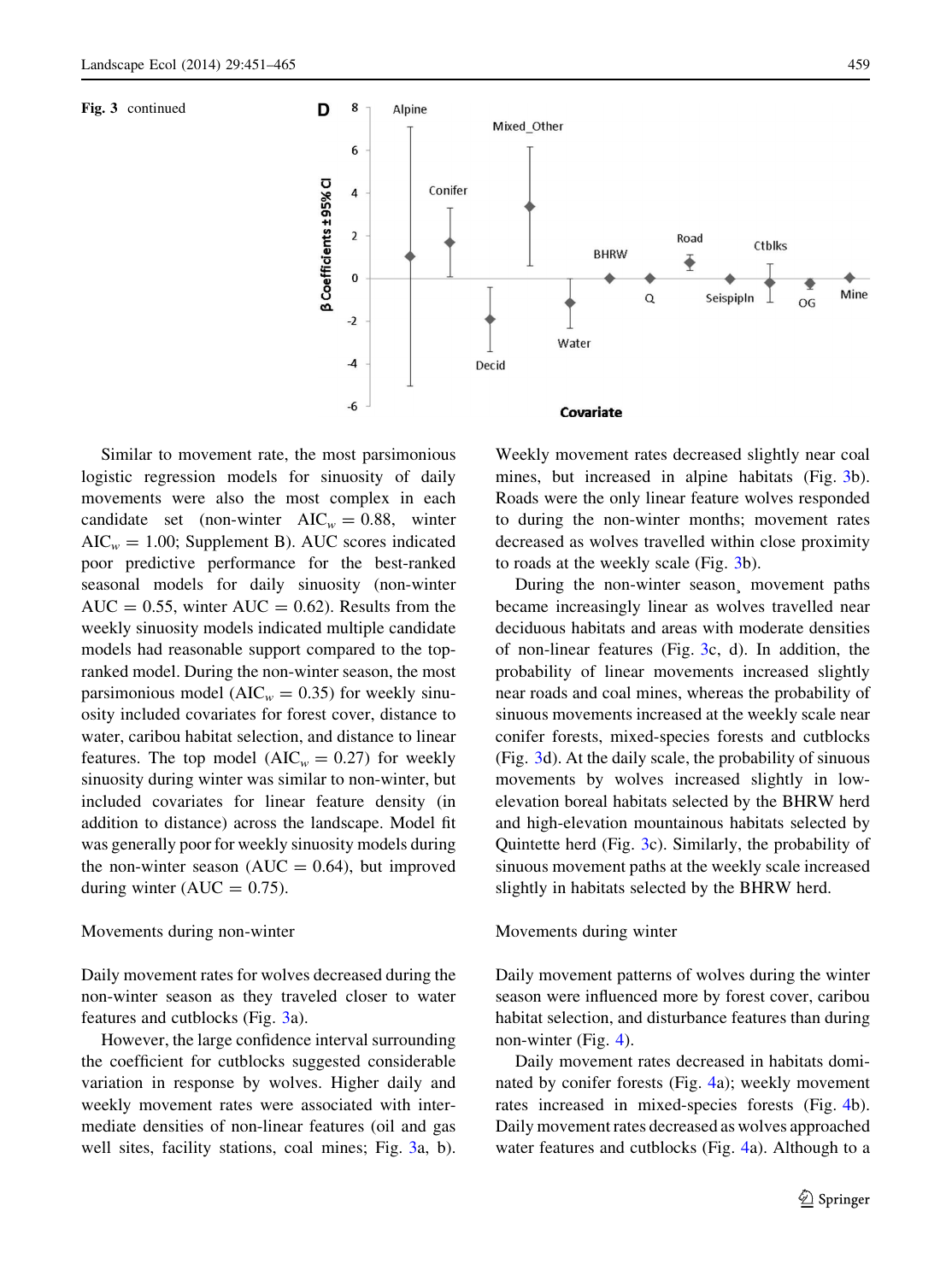Fig. 4 Coefficients for the parameters in the most parsimonious mixed-effects models for daily  $(n = 1,403)$  and weekly  $(n = 186)$  movement rates (a, b) and sinuosity (c, d) during the winter season for gray wolves in the South Peace region of British Columbia, Canada. An asterisk indicates a quadratic term. For example, weekly movements become more sinuous (d) as wolves get closer to water up to a certain distance where linear movements then increase; this is an example of a  $(-)$ water followed by a  $(+)$ water<sup>2</sup>. Model variables are given in Table 1



Decid

 $-2$ 

 $-3$ 

Water

Mixed\_Other

Ctblks

Covariate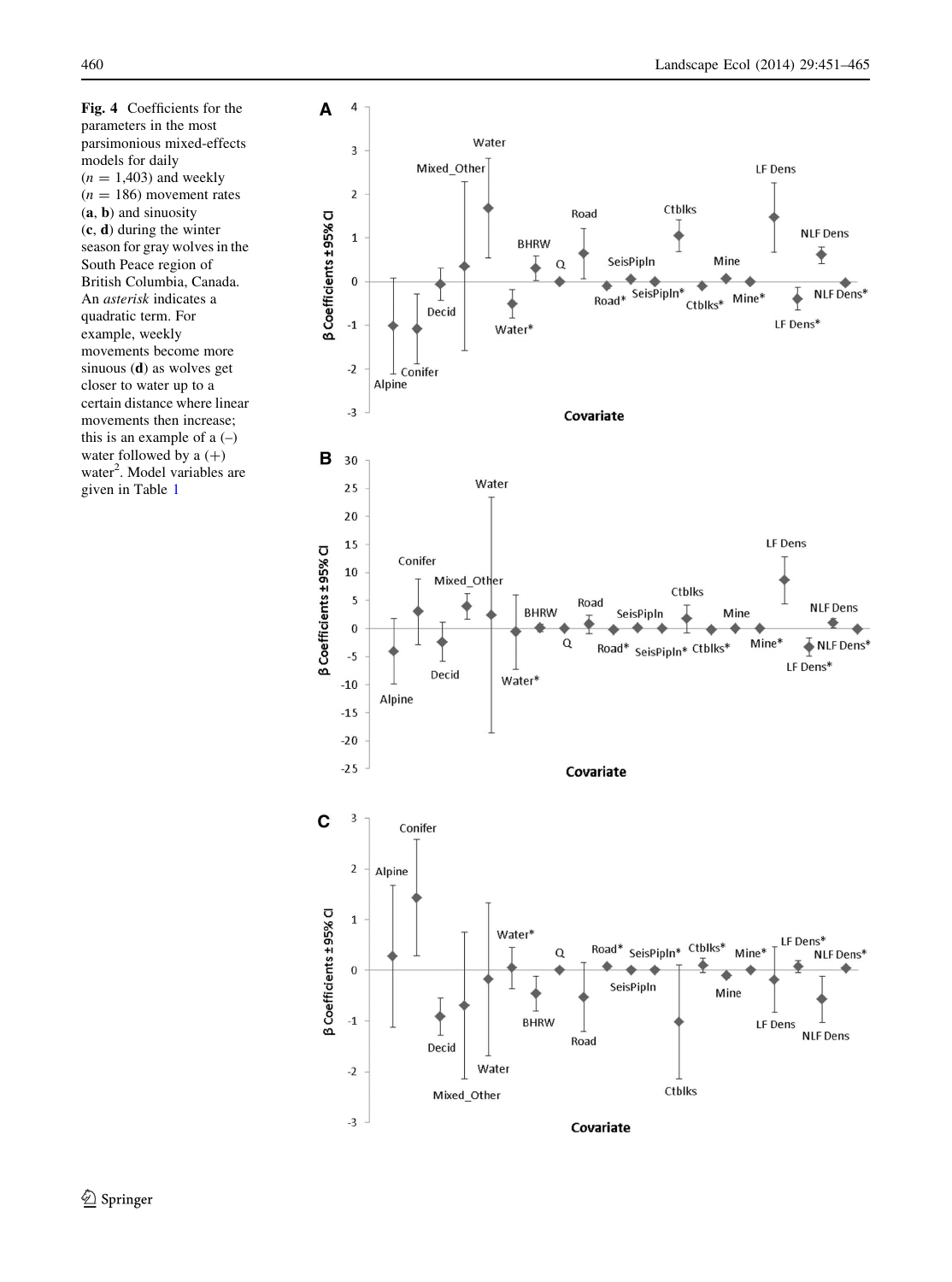



lesser extent, daily movement rates of wolves also decreased near roads, seismic lines, pipelines, and mines during winter (Fig. 4a). However, as densities of linear and non-linear disturbance features increased across the landscape, wolves increased both daily and weekly movement rates (Fig. 4a, b). Daily movement rates also increased when wolves occupied low-elevation habitats selected by BHRW caribou (Fig. 4a).

The probability of sinuous movement paths decreased in areas dominated by deciduous forest (Fig. 4c, d). Conifer forests facilitated an increase in the probability of sinuous movements at the daily scale. Wolves demonstrated an increased probability of linear travel in alpine habitats at the weekly scale only. During winter, the probability of sinuous movements increased slightly in high-elevation habitats selected by Quintette caribou (Fig. 4). Wolves demonstrated an increased probability of daily linear travel where the density of non-linear features increased and in low-elevation habitats selected by BHRW caribou (Fig. 4c). As wolves traveled close to coal mines, we observed a slight relative increase in the probability of sinuous movements (Fig. 4c).

# Discussion

We used two parameters as an index of movement behaviour of gray wolves across mountainous and forested boreal environments occupied by woodland caribou. Our results indicated that cumulative effects from industrial disturbances, parameterised as

densities of linear and non-linear features, influenced movement behaviour of wolves in both environments. Past studies of wolf movement did not quantify compounding effects from multiple sources of human disturbances (e.g., forestry and oil/gas extraction), determine how those behaviours change across spatiotemporal scales, or examine how wolves move across areas supporting populations of caribou (but see Kuzyk et al. 2004; Neufeld 2006; Houle et al. 2010; Latham et al. 2011).

## Scale

At the weekly scale, our results indicated that movements were generally greater for wolves across the South Peace region during non-winter than winter months. If wolf packs across the study area successfully reproduced throughout the duration of this study, increased movement rates (up to 2 km/h) could result from rapid travel back to dens or homesites after feeding bouts (Mech 1994). However, as responsibilities associated with pup care are dependent on an individual's pack status, behavioural interpretation remains challenging without investigating the direct ecological determinants of path characteristics (e.g., behaviour, activity type, or association with a den or homesite).

## Habitat features

Unlike conifer and mixed-species forests, deciduous habitats facilitated linear movements during both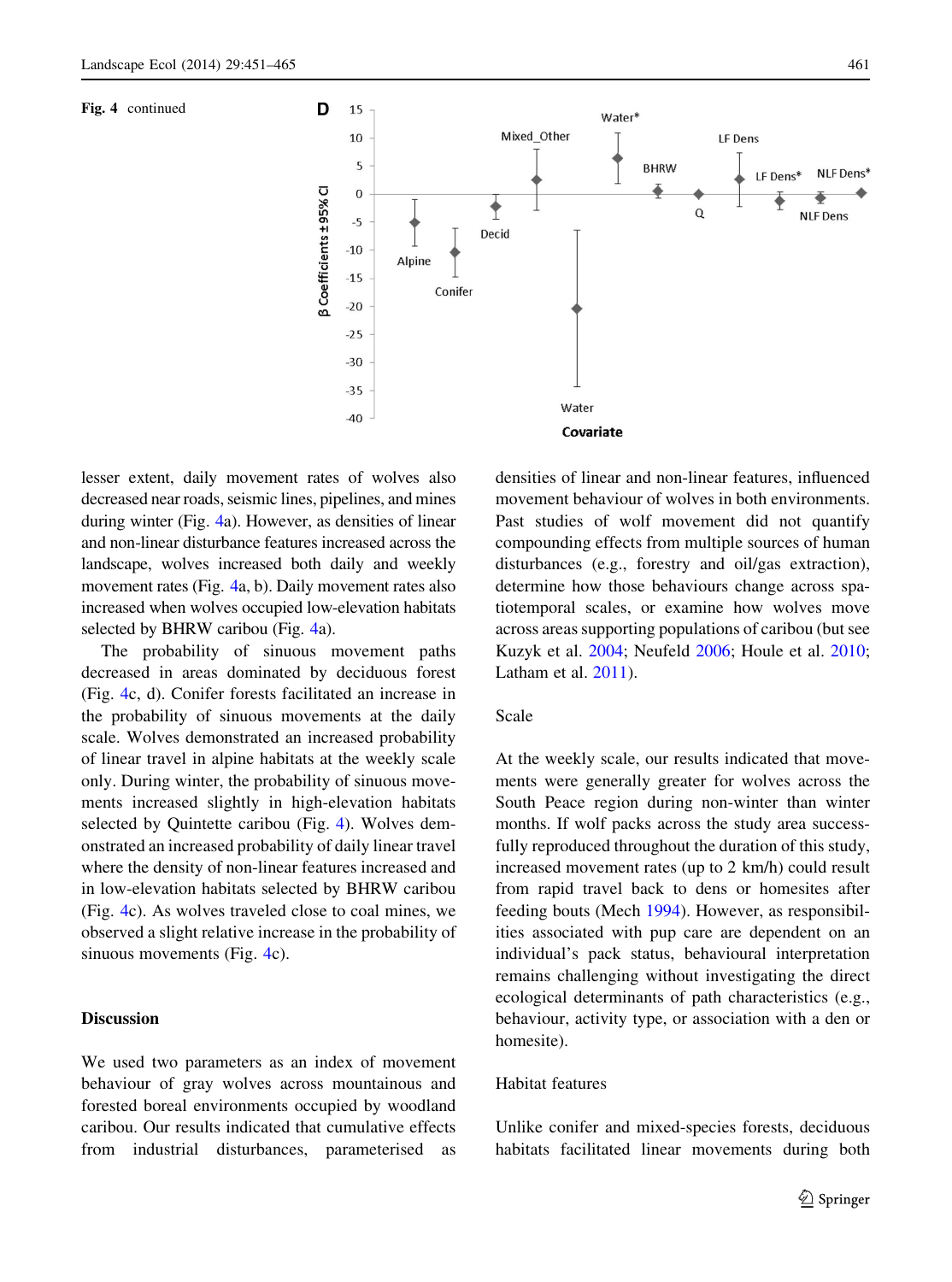seasons. Moose, deer, and wolves were more common in harvested forests where the regrowth of deciduous species provides abundant forage for ungulates (Laurian et al. 2008; Hebblewhite et al. 2009). Linear travel by wolves through deciduous forests during winter might suggest ungulates seasonally shift habitat use, that wolves remain unpredictable to prey by altering seasonal movement patterns, or a response to components of the landscape that we did not assess (e.g., snow depth; Jędrzejewski et al. 2001; Mech and Boitani 2003; Whittington et al. 2011). Furthermore, sinuous movements associated with hunting in some habitats may become detectable only at finer observational scales, and the addition of a spatio-temporal cluster analysis in future studies could aid in refining our understanding of each behaviour (e.g., hunting, bed sites, predation sites, territory maintenance; Knopff et al. 2009; Morales et al. 2010). Throughout the year, wolves traveled more slowly near water, but this response was statistically significant for daily models only. Lowland or riparian habitats provide wolves with increased opportunities to hunt moose, deer, and beaver (Castor canadensis) and are also important in the selection of natal dens and homesites (Mech 1970; Packard 2003; Latham 2009). As important as lakes, rivers, or creeks may be for increasing travel efficiency and territory maintenance (Peterson 1977), we were unable to detect direct travel on these features in winter.

# Industrial disturbance

Industrial disturbances influenced the movement behaviour of wolves at both spatiotemporal scales throughout the year. During non-winter months, wolves decreased weekly travel rates and the probability of sinuous movement near roads. Levels of human activity dropped during this period, allowing low-risk opportunities for wolves to travel along road corridors for short intervals of time. Close proximity of wolves to roads may have been associated with searching and hunting for prey; moose select habitats near roads not only to forage on abundant vegetation and mineral deposits, but also to travel across seasonal ranges (Child et al. 1991; Rea 2003; Laurian et al. 2008). If roads were used by wolves to simply increase travel efficiency during winter, we would expect an increase in movement rates and linear travel. Our data did not support this hypothesis as increased linear movements were observed only at larger spatial scales during non-winter, when human activity related to industrial activities was less.

Linear features had the greatest influence on wolf movements at the daily scale during winter. Daily movement rates decreased near seismic lines and pipelines (in addition to roads) until those features became more abundant across the landscape. Furthermore, the cumulative densities of roads, seismic lines and pipelines did not result in more linear travel for wolves at either the daily or weekly scale. Slower movements and sinuous travel during winter suggested that these corridors were more important for hunting than increased travel efficiency.

Contrary to movements near individual features, wolves travelled more rapidly through habitats with intermediate densities of linear features. Hence, there may be a large-scale landscape effect in which wolves can exploit individual features within their range for hunting, but increasing densities of features, and associated human disturbance, result in the avoidance of such areas. Similar avoidance responses were noted for wolves studied in other jurisdictions (James 2000; Whittington et al. 2005; Hebblewhite and Merrill 2008; Houle et al. 2010; Lesmerisis et al. 2013).

Non-linear industrial features affected the movements of wolves more consistently than linear features. Movement rates decreased each season near forestry cutblocks and coal mines, but increased at both scales once the density of features increased. The initial phases of exploration or construction associated with forest harvesting and oil and natural gas extraction result in high levels of disturbance to wildlife (Bradshaw et al. 1997). Across the study area, human activities at oil and gas facilities peaked between September and December; increased rates and linear movements by wolves near these facilities during winter suggested a negative response to human activity [\(Houle et al.](https://www.researchgate.net/publication/225958585_Cumulative_effects_of_forestry_on_habitat_use_by_gray_wolf_Canis_lupus_in_the_boreal_forest?el=1_x_8&enrichId=rgreq-8582d48d-1474-49c4-b747-e8b95e4e1040&enrichSource=Y292ZXJQYWdlOzI1OTg5MjE1NztBUzoyMDI2NjE4NzA3Mzk0NjJAMTQyNTMyOTc2MzQyMg==) 2010; Energy and Resources Conservation Board 2011). For this study, we did not classify the age of disturbance features, or the level of human activity associated with each disturbance type. Such data could contribute to our understanding of the movement behaviours of wolves relative to prey availability and wolf tolerance for humans.

## Caribou habitat

The habitats we identified as selected by caribou did not influence the movement rates of collared wolves during the non-winter season. Differential habitat use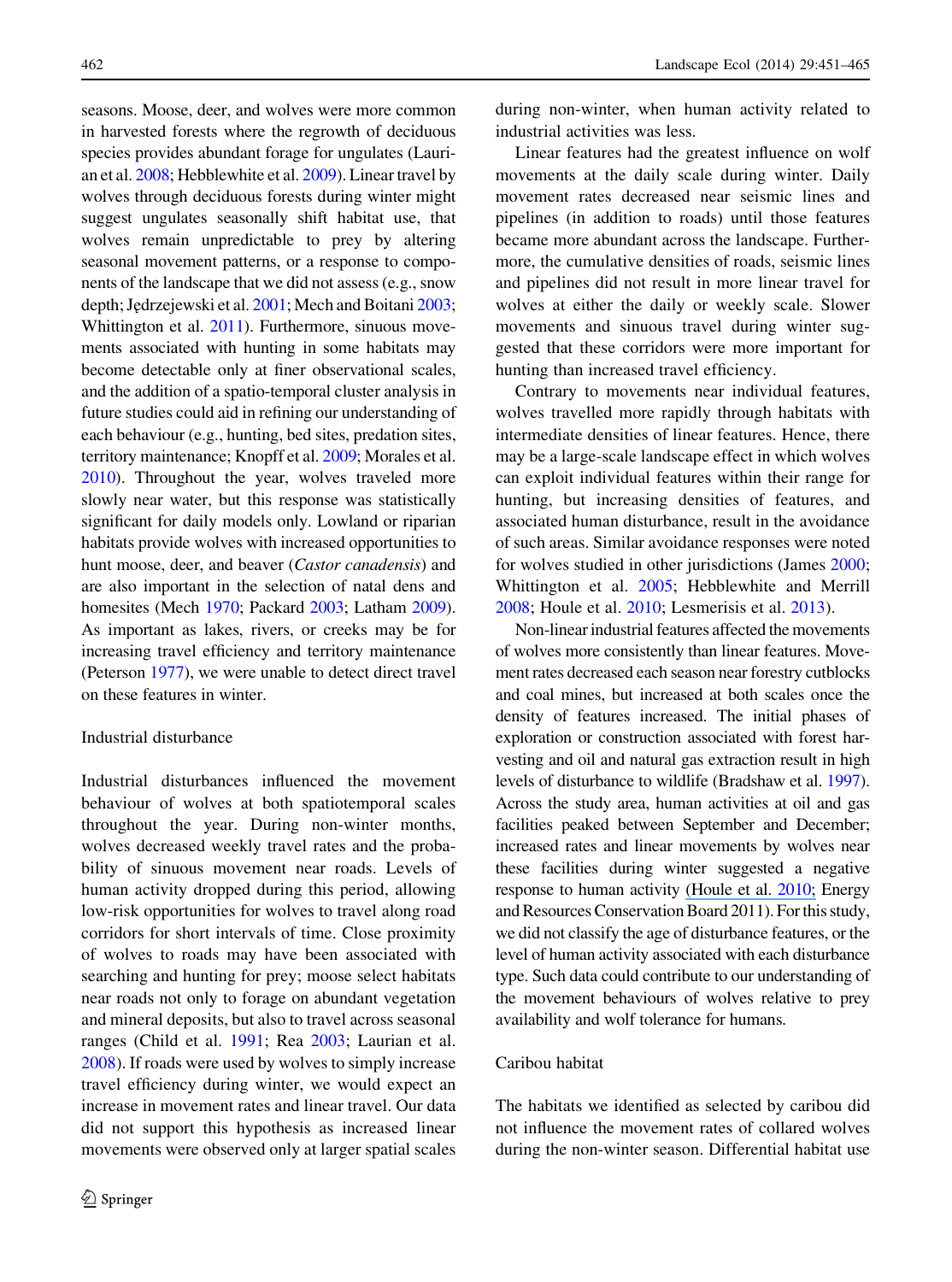by caribou and wolves at the patch scale further suggest some level of spatial separation between BHRW caribou and wolves in the boreal forest (James et al. 2004). However, even an opportunistic kill by wolves could hasten the decline of the BHRW herd that was estimated at 24 individuals in 2013 (Seip and Jones 2013).

Due to the complexity of cumulative effects from activities associated with resource exploration and extraction, we were unable to detect obvious correlations between wolf movement and increased predation risk for caribou. However, patterns of wolf movement (i.e., increased probabilities of sinuous movement and decreased movement rates) indicated caribou are most vulnerable to predation when in close proximity to disturbance features. As the density of these features continues to increase across the landscape, caribou will find it more challenging to find refuge from wolves.

Recorded movements of collared gray wolves suggested seasonal behaviour was driven by a combination of life cycle stage, environmental factors, prey availability, and human disturbances (Peters and Mech 1975; Bibikov et al. 1985; Jędrzejewski et al. 2001). These results further confirm the utility of finescale movement data for developing a better understanding of the interactions between landscape dynamics and animal behaviour. Our results provided novel insights regarding responses of wolves to landscape heterogeneity, but only across a small range of behavioural scales and with limited inference to the mechanisms influencing movement.

Acknowledgments Financial support for field efforts and data analyses was provided by the Habitat Conservation Trust Fund (HCTF), Canadian Association of Petroleum Producers (CAPP), the BC Ministry of Forests, Lands and Natural Resource Operations, University of Northern British Columbia, West Fraser Timber Company Ltd., Peace River Coal Ltd., and Western Coal. We would like to thank B. Culling, D. Culling, G. Altoft, and N. Ehlers for their assistance with animal collaring and data collection. We also thank K. Parker and M.-H. St-Laurent for comments on an earlier version of this paper.

#### References

- Ballard WB, Ayres LA, Gardner CL, Foster JW (1991) Den site activity patterns of gray wolves, Canis Lupus, in southcentral Alaska. Can Field-Nat 105:497–504
- Bibikov DI, Kudaktin AN, Filimonov AN (1985) Territoriality, movements. In: Bibikov DI (ed) The wolf:

history, systematics, morphology, ecology. Nauka, Moscow, pp 415–431

- Bradshaw CJA, Boutin S, Hebert DM (1997) Effects of petroleum exploration on woodland caribou in northeastern Alberta. J Wildl Manag 61:1127–1133
- British Columbia Land and Resource Data Warehouse (2007) TRIM. [http://www.lrdw.ca/.](http://www.lrdw.ca/) Accessed March 2009
- British Columbia Ministry of Forests and Range (2007a) Composite VRI relational data dictionary. Draft version 1.0b. <http://www.for.gov.bc.ca/hts/vridata/standards/>. Accessed July 2009
- British Columbia Ministry of Forests and Range (2007b) Forest Analysis and Inventory Branch. 2007a. Vegetation Resource Inventory. <http://www.for.gov.bc.ca/hts/vri/>. Accessed March 2009
- British Columbia Oil and Gas Commission (2009) Public zone for GIS data. <http://www.bcogc.ca/public-zone/gis-data>. Accessed Aug 2009–2011
- Burnham KP, Anderson DR (2002) Model selection and inference: a practical information-theoretic approach, 2nd edn. Springer, New York
- Child KN, Barry SP, Aitken DA (1991) Moose mortality on highways and railways in British Columbia. Alces 27: 41–49
- Crist TO, Guertin DS, Wiens JA, Milne BT (1992) Animal movement in heterogeneous landscapes: an experiment with Eleodes beetles in shortgrass prairie. Funct Ecol 6:536–544
- Cooley HS, Robinson HS, Wielgus RB, Lambert CS (2008) Cougar prey selection in a white-tailed deer and mule deer community. J Wildl Manag 72:99–106
- COSEWIC (2011) Designatable units for caribou (Rangifer tarandus) in Canada. Committee on the Status of Endangered Wildlife in Canada, Ottawa 88 pp.
- DeCesare NJ, Hebblewhite M, Robinson HS, Musiani M (2010) Endangered, apparently: the role of apparent competition in endangered species conservation. Anim Conserv 13: 353–362
- Ferguson SH, Rettie WJ, Messier F (1998) Fractal measures of female caribou movements. Rangifer 10(Special Issue): 139–147
- Festa-Bianchet M, Ray JC, Boutin S, Côté S, Gunn A (2011) Conservation of caribou (Rangifer tarandus) in Canada: an uncertain future. Can J Zool 89:419–434
- Fritts SH, Mech LD (1981) Dynamics, movements and feeding ecology of a newly protected wolf population in northwestern Minnesota. Wildl Monogr 80:1–79
- Fuller TK, Keith LB (1981) Woodland caribou population dynamics in northeastern Alberta. J Wildl Manag 45: 197–213
- Gillies CS, Hebblewhite M, Nielsen SE, Krawchuk MA, Aldridge CL, Frair JL, Saher DJ, Stevens SE, Jerde CL (2006) Application of random effects to the study of resource selection by animals. J Anim Ecol 75:887–898
- Hebblewhite M, Merrill E (2008) Modelling wildlife–human relationships for social species with mixed-effects resource selection models. J Appl Ecol 45:834–844
- Hebblewhite M, Munro RH, Merrill EH (2009) Trophic consequences of postfire logging in a wolf-ungulate system. Forest Ecol Manag 257:1053–1062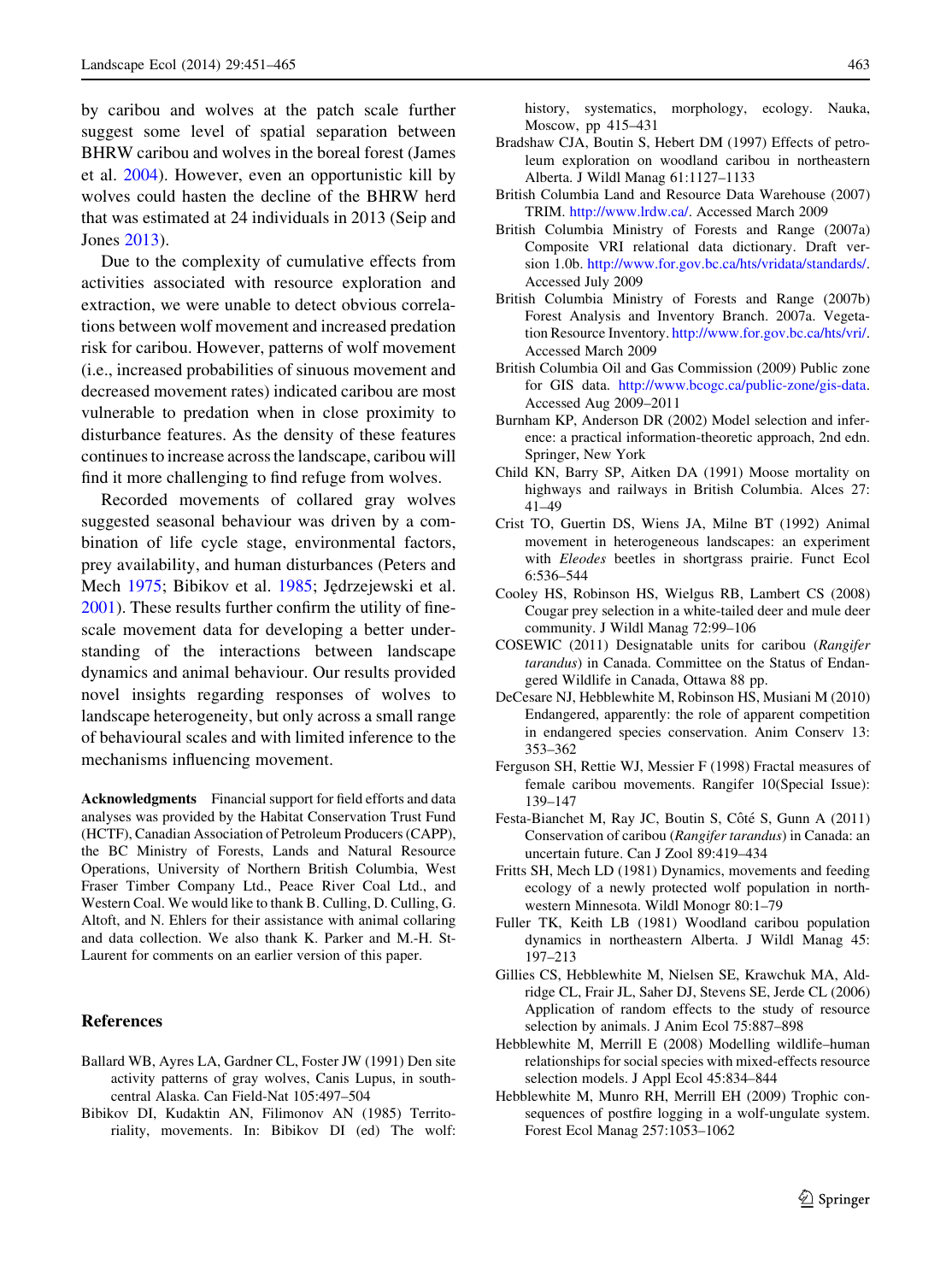- Hosmer DW, Lemeshow S (2000) Applied logistic regression, 2nd edn. Wiley, New York
- Houle M, Fortin D, Dussault C, Courtois R, Ouellet J-P (2010) Cumulative effects of forestry on habitat use by gray wolf (Canis lupus) in the boreal forest. Landscape Ecol 25:419–433
- James ARC, Stuart-Smith AK (2000) Distribution of caribou and wolves in relation to linear corridors. J Wildl Manag 64:154–159
- James ARC, Boutin S, Hebert DM, Rippin AB (2004) Spatial separation of caribou from moose and its relation to predation by wolves. J Wildl Manag 68:799–809
- Jędrzejewski W, Schmidt K, Theuerkauf J, Jędrzejewska B, Okarma H (2001) Daily movements and territory use by radio-collared wolves (Canis lupus) in Bialowieza Primeval Forest in Poland. Can J Zool 79:1993–2004
- Johnson CJ, Parker KL, Heard DC, Gillingham MP (2002) A multiscale behavioural approach to understanding the movements of woodland caribou. Ecol Appl 12:1840–1860
- Johnson CJ, Parker KL, Heard DC, Seip DR (2004) Movements, foraging habits, and habitat use strategies of northern woodland caribou during winter: implications for forest practices in British Columbia. BC J Ecosyst Manag 5: 22–35
- Kareiva PM, Shigesada N (1983) Analyzing insect movement as a correlated random walk. Oecologia 56:234–238
- Kinley TA, Apps CD (2001) Mortality patterns in a subpopulation of endangered mountain caribou. Wildl Soc Bull 29:158–164
- Knopff KH, Knopff AA, Warren MB, Boyce MS (2009) Evaluating global positioning system telemetry techniques for estimating cougar predation parameters. J Wildl Manag 73:586–597
- Kuzyk GW, Kneteman J, Schmiegelow FKA (2004) Winter habitat use by wolves, Canis lupus, in relation to forest harvesting in west-central Alberta. Can Field-Nat 118: 368–375
- Latham ADM (2009) Wolf ecology and caribou-primary preywolf spatial relationships in low productivity peatland complexes in northeastern Alberta. Dissertation, University of Alberta
- Latham ADM, Latham MC, Boyce MS, Boutin S (2011) Movement responses by wolves to industrial linear features and its effect on woodland caribou in northeastern Alberta. Ecol Appl 21:2854–2865
- Laurian C, Dussault C, Ouellet J-P, Courtois R, Poulin M, Breton L (2008) Behaviour of moose relative to a road network. J Wildl Manag 72:1550–1557
- Lesmerisis F, Dussault C, St-Laurent M-H (2012) Wolf habitat selection is shaped by human activities in a highly managed boreal forest. Forest Ecol Manag 276:125–131
- Long JS, Freese J (2006) Regression models for categorically dependant variables using Stata, 2nd edn. Stata Press, Texas
- McCutchen NA (2007) Factors affecting caribou survival in northern Alberta: the role of wolves, moose, and linear features. Dissertation, University of Alberta
- McDevitt AD, Mariani S, Hebblewhite M, DeCesare NJ, Morgantini L, Seip DR, Weckworth BV, Musiani M (2009) Survival in the Rockies of an endangered hybrid swarm

from diverged caribou (Rangifer tarandus) lineages. Mole Ecol 18:665–679

- McKenzie HW, Merrill EH, Spiteri RJ, Lewis MA (2013) How linear features alter predator movement and the functional response. Interface Focus 2:205–216
- Mech LD (1970) The wolf: the ecology and behaviour of an endangered species. Natural History Press, Garden City
- Mech LD (1994) Regular and homeward travel speeds of wolves. J Mammal 74:741–742
- Mech LD, Boitani L (2003) Wolves: behaviour, ecology, and conservation. The University of Chicago Press, Chicago
- Meidinger DV, Pojar J (1991) The ecosystems of British Columbia. Special Report Series No 6. BC Ministry of Forests. Victoria, BC
- Morales JM, Moorcroft PR, Matthiopoulos J, Friar JL, Kie JG, Powell RA, Merrill EH, Haydon DT (2010) Building the bridge between animal movement and population dynamics. Philos Trans R Soc B 365:2289–2301
- Nams VO, Bourgeois M (2004) Fractal analysis measures habitat use at different spatial scales: an example with American marten. Can J Zool 82:1738–1747
- Naugle DE (2011) Energy development and wildlife conservation in western North America. Island Press, Washington
- Neufeld L (2006) Spatial dynamics of wolves and caribou in an industrial forest landscape in west-central Alberta. MSc Thesis, University of Alberta
- Nitschke CR (2008) The cumulative effects of resource development on biodiversity and ecological integrity in the Peace-Moberly region of Northeast British Columbia, Canada. Biodivers Conserv 17:1715–1740
- Packard JM (2003) Wolf behaviour: reproductive, social, and intelligent. In: Mech LD, Boitani L (eds) Wolves: behaviour, ecology and conservation. The University of Chicago Press, Chicago, pp 35–65
- Paquet PC, Callaghan C (1996) Effects of linear developments on winter movements of gray wolves in the Bow River Valley of Banff National Park, Alberta. In: Evink GL, Zeigler D, Berry J (eds) Trends in addressing transportation related wildlife mortality. Florida Department of Transportation, Orlando, pp 1–21
- Peters RP, Mech LD (1975) Scent-marking in wolves: a field study. Am Sci 63:628–637
- Peterson RO (1977) Wolf ecology and prey relationships on Isle Royale. US National Park Service Scientific Monograph Series, no. 11. Washington
- Rea RV (2003) Modifying roadside vegetation management practices to reduce vehicular collisions with moose Alces alces. Wildl Biol 9:81–91
- Rempel RS, Elkie PC, Rodgers AR, Gluck MJ (1997) Timbermanagement and natural-disturbance effects on moose habitat: landscape evaluation. J Wildl Manag 61:517–524
- Rinaldi TA (2010) Influence of linear features and snowmachine activity on resource selection by wolves. MSc Thesis, University of Northern British Columbia
- Robinson HS, Wielgus RB, Gwilliam JC (2002) Cougar predation and population growth of sympatric mule deer and white-tailed deer. Can J Zool 80:556–568
- Rogers WH (1993) Regression standard errors in clustered samples. Stata Tech Bull 13:19–23. Reprinted in Stata Tech Bull Reprints 3:88–94